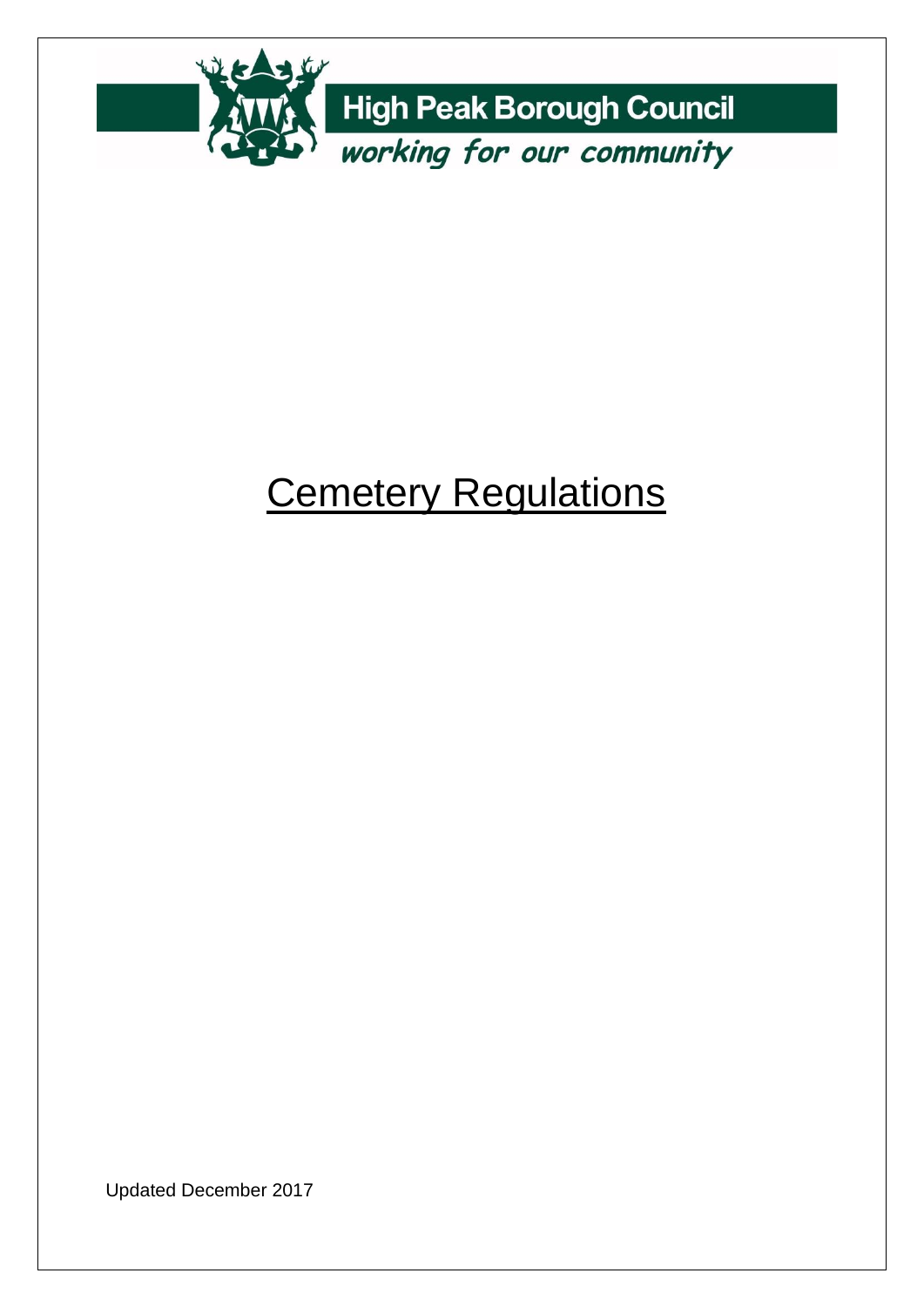# **CEMETERY REGULATIONS**

#### **INTERPRETATION**

**(1)** The following Regulations shall apply to Buxton Cemetery; Glossop Cemetery; Green Drive Cemetery, Hope; Thornsett Cemetery, New Mills and any other Cemetery which may be established by or come under the control of High Peak Borough Council after the adoption of these Regulations.

In these Regulations, unless the context otherwise requires, the following terms and expressions are defined as detailed in the list below;-

| <b>Term</b>             | <b>Definition</b>                                                      |  |  |  |
|-------------------------|------------------------------------------------------------------------|--|--|--|
| Additional              | means each Inscription on a Memorial, inscribed after the first        |  |  |  |
| Inscription             | Inscription, to one other deceased person, whether that person be      |  |  |  |
|                         | interred in the Grave or not.                                          |  |  |  |
| Authorised              | means the representative of the Council as appointed by the            |  |  |  |
| Officer                 | Council, or the person who shall be acting in their absence.           |  |  |  |
| Cemetery or             | means any place/s provided by the Council for the Interment of         |  |  |  |
| <b>Cemeteries</b>       | human remains and any reference to 'the Cemetery' shall refer to       |  |  |  |
|                         | any or all of the Cemeteries to which these Regulations apply.         |  |  |  |
| Closed                  | means a Church of England burial ground that no longer has             |  |  |  |
| Churchyard              | capacity for further planned burials and where the Parochial Church    |  |  |  |
|                         | Council under Section 215 of the Local Government Act 1972, has        |  |  |  |
|                         | served a written request on the Parish, Town or District Council to    |  |  |  |
|                         | take over the maintenance of the churchyard and where either of        |  |  |  |
|                         | the former have declined to do so.                                     |  |  |  |
| Contractor              | means any person employed by the Council.                              |  |  |  |
| Council                 | means High Peak Borough Council.                                       |  |  |  |
| Established             | means the Church of England                                            |  |  |  |
| Church                  |                                                                        |  |  |  |
| <b>Exclusive</b>        | means the exclusive right, granted by Grave Deed, of the registered    |  |  |  |
| Right of                | owner to determine who may be interred in or commemorated on           |  |  |  |
| <b>Burial</b>           | the Grave in question; such exclusive right to be for a limited period |  |  |  |
|                         | determined by the Council.                                             |  |  |  |
| <b>Funeral Director</b> | a person who supervises or conducts the preparation of the dead        |  |  |  |
|                         | for burials and who directs or arranges funerals.                      |  |  |  |
| Grave                   | means a burial place formed in the ground by excavation and            |  |  |  |
|                         | without any internal wall of brickwork, stonework or any other lining. |  |  |  |
| <b>Grave Deed</b>       | means the deed of grant of Exclusive Right of Burial in a Private      |  |  |  |
|                         | Grave or Vault.                                                        |  |  |  |
| Grave                   | means that area allowed by the Council for the establishment of a      |  |  |  |
| Space                   | Grave.                                                                 |  |  |  |
| Indemnity               | means the protection against a loss or other financial burden          |  |  |  |
|                         | through the provision of a signed declaration confirming the owner     |  |  |  |
|                         | of the Exclusive Right of Burial of a Grave                            |  |  |  |
| Interment               | means the burial of a body in a grave or tomb, typically with funeral  |  |  |  |
|                         | rites                                                                  |  |  |  |
| Inscription             | means a reference on a Memorial to one deceased person,                |  |  |  |
|                         | whether that person be interred in the Grave or not.                   |  |  |  |
| Memorial                | means any Memorial, including any gravestone, headstone, vase,         |  |  |  |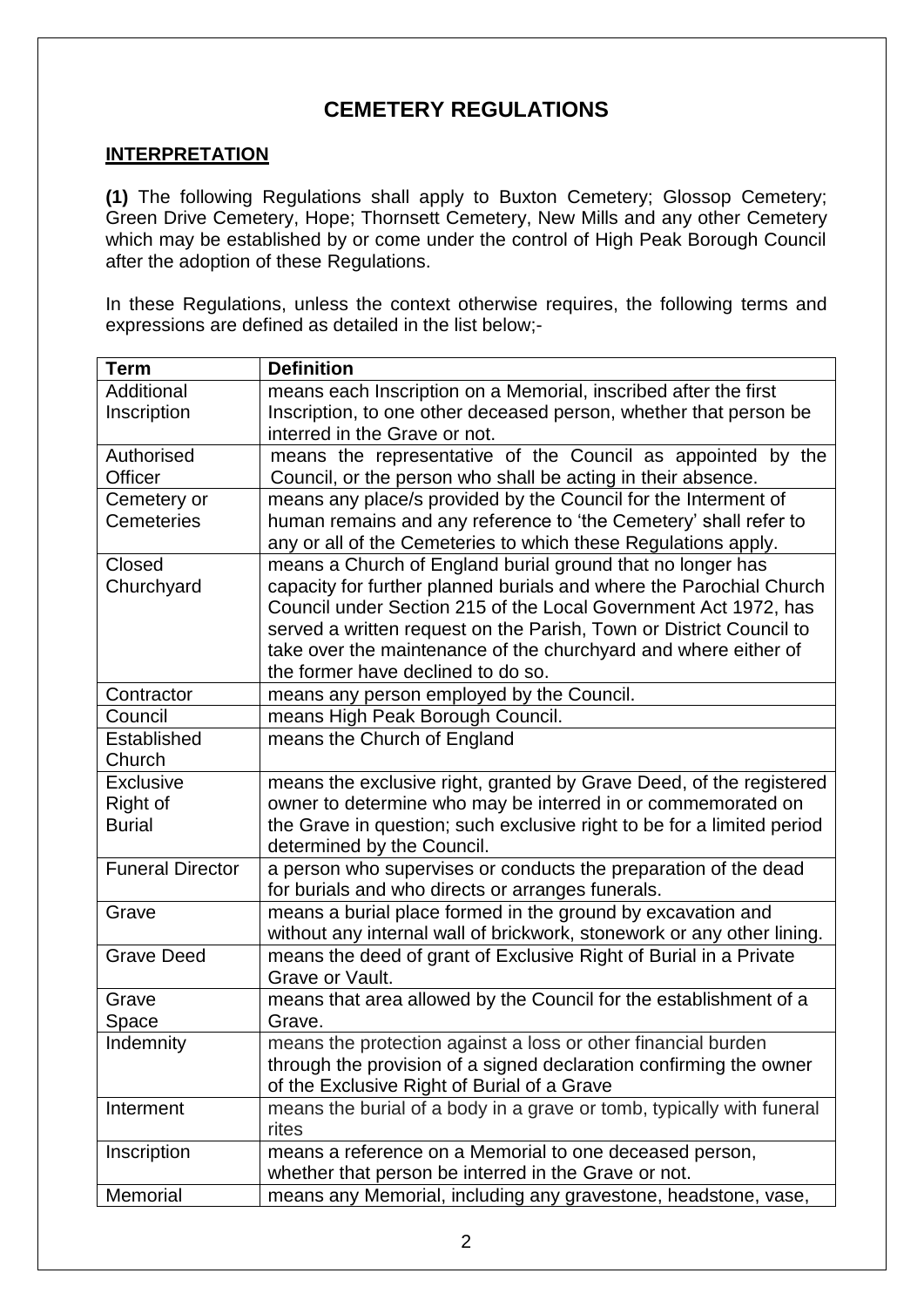|                    | tablet or other object placed on a Grave Space.                       |
|--------------------|-----------------------------------------------------------------------|
| Minister of        | means a person authorised by a church, or other religious             |
| Religion or        | organisation, to perform functions such as teaching of beliefs;       |
| <b>Minister</b>    | leading services such as weddings, baptisms or funerals.              |
| Monumental         | means a person who creates, installs and repairs of memorial          |
| Mason              | headstones, tombstones or similar items of stonemasonry               |
| Notice of          | means the notification provided to the Council via a form of a burial |
| Interment          | required at a Cemetery under its control.                             |
| <b>NAMM</b>        | means The National Association of Memorial Masons.                    |
| Plate              | means the upright, inscribed part of a lawn Memorial.                 |
| Private            | means a Grave or Vault where the Exclusive Right of Burial is         |
| Grave/Vault        | granted.                                                              |
| Public             | means a Grave in which no Exclusive Right of Burial will be granted   |
| Grave              | by the Council and in which unrelated persons may be interred;        |
|                    | formerly referred to as a Common or Paupers Grave.                    |
| <b>Regulations</b> | means the Cemetery Regulations of this Council                        |
| Vault              | includes underground burial places of every description except        |
|                    | Graves to which the word Grave, as interpreted above, applies.        |
| Working Day/s      | means a day/s other than a Saturday or Sunday or which is a           |
|                    | <b>Public Bank Holiday</b>                                            |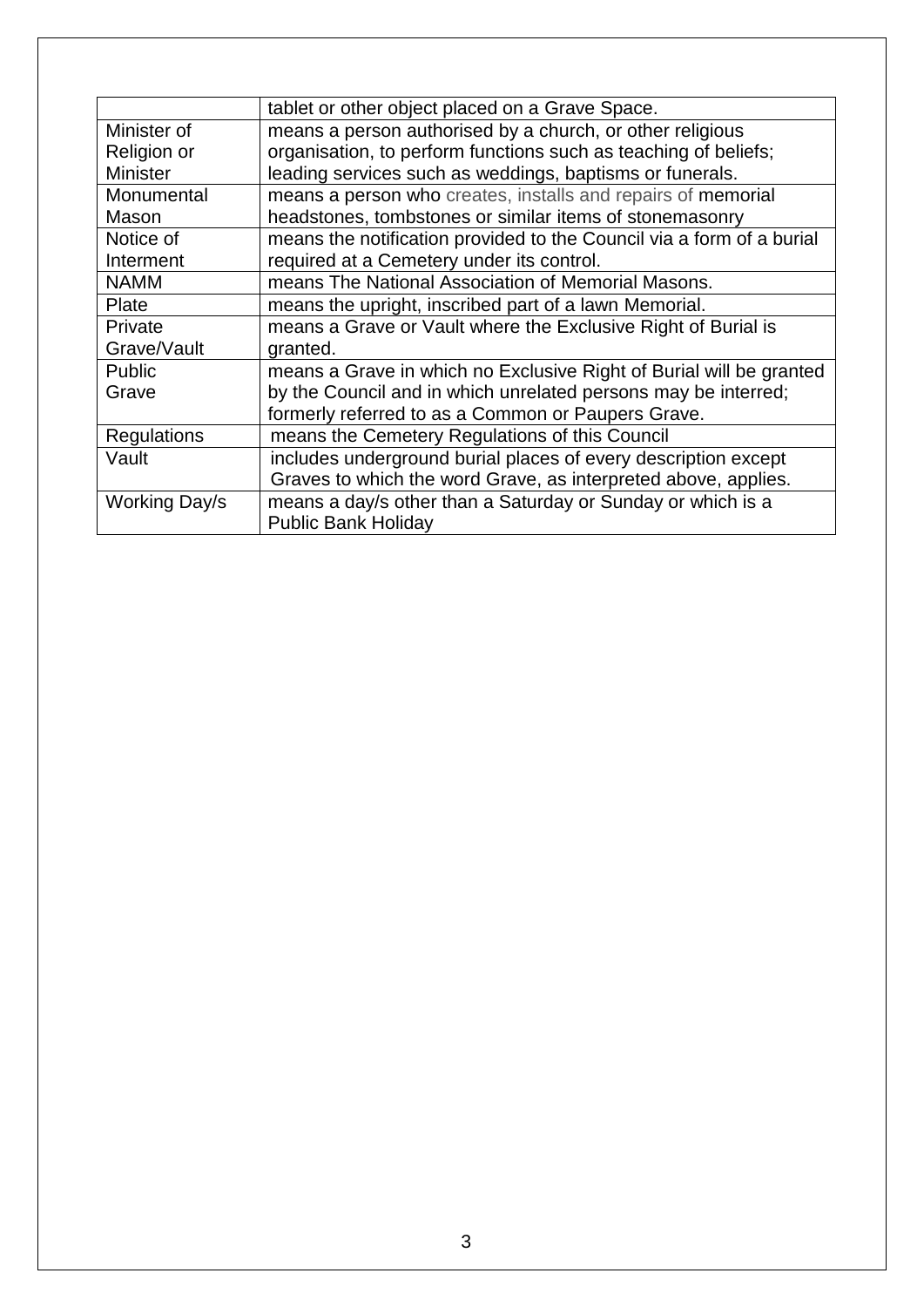## **MANAGEMENT OF THE CEMETERIES**

**(2)** The Cemeteries will be open to the public on such days and during such hours as the Council may, from time to time, determine.

At the time of adoption of these Regulations by the Council the Cemeteries will be open daily from 8:00am to sunset.

It should be noted any unauthorised entry when the Cemeteries are closed to the public contravenes the Local Authorities' Cemeteries Order 1977, Section 18(2).

**(3)** All persons entering a Cemetery will be subject to the orders and control of the Council and shall conduct themselves in a decent, quiet and orderly manner; and are reminded of the provisions of The Local Authorities' Cemeteries Order 1977, Section  $18(1)$  as below:-

No person shall:-

- (a) Wilfully create any disturbance in a Cemetery
- (b) Commit any nuisance in a Cemetery
- (c) Wilfully interfere with any burial taking place in a Cemetery
- (d) Wilfully interfere with any Grave or Vault, any tombstone or other Memorial or any flowers or plants on any such matter
- (e) Play at any games or sport or discharge firearms (save at a military funeral) in a Cemetery.

The Authorised Officer reserves the right to eject or have ejected from any Cemetery, any person who acts in a manner deemed by the Officer to constitute inappropriate behaviour.

Visitors to the Cemetery shall not unreasonably interrupt the Council's employees or their Contractors at their duties, or employ them to execute private work within the Cemetery or extend to them any gratuity. All enquiries, complaints and requests by members of the public must be made to the Cemeteries Service, High Peak Borough Council, PO BOX 136, Buxton, SK17 1AQ or at [www.highpeak.gov.uk](http://www.highpeak.gov.uk/) and not to the workmen employed in the Cemetery.

Dogs must be kept on a lead at all times. Owners or persons in charge of a dog who allow it to foul the Cemetery shall be liable to prosecution.

**(4)** Children under the age of 12 shall not be permitted in the Cemetery except where accompanied by a responsible adult.

**(5)** No person shall sell or offer or expose for sale any article, commodity or thing of any kind whatsoever or solicit orders for the same, within the Cemetery except where prior written has been given by the Council.

**(6)** Any person using a motor vehicle in the Cemetery shall have regard for all signage and only do so on a carriageway suited to the purpose, except with the consent of the Authorised Officer.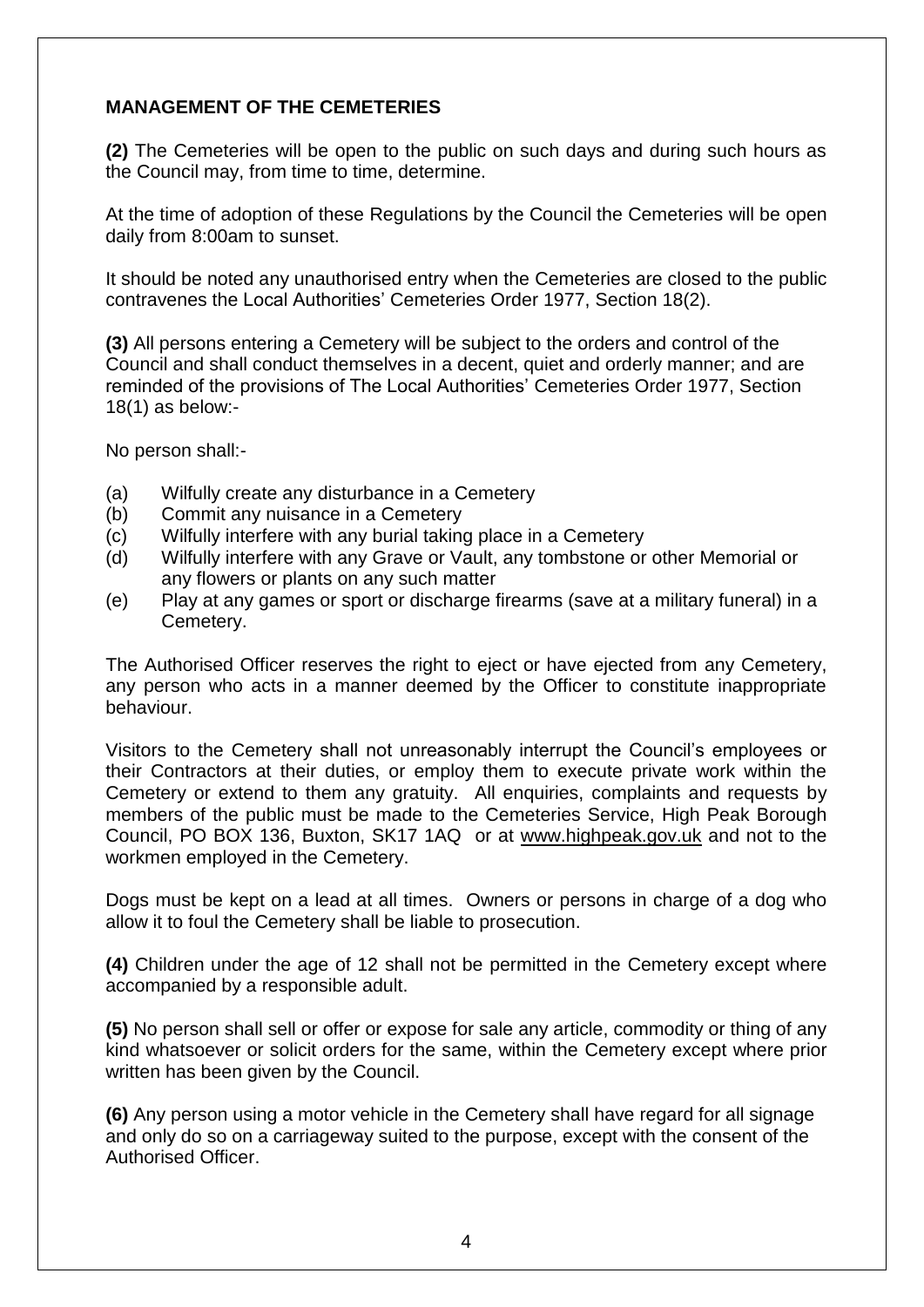**(7)** All visitors to the Cemetery shall keep on the footpaths or roads except whilst visiting a Grave or Vault.

**(8)** No person shall drop, throw or otherwise deposit and leave in the Cemetery any litter or refuse of any kind except in the receptacles provided for the purpose.

**(9)** The taking of photographs within the Cemetery shall be subject to the approval of the Authorised Officer, who may require production of the Deed of Grant of Exclusive Right of Burial or an Indemnity in the Council's favour where it is proposed to photograph a private grave or memorial.

**(10)** Smoking is prohibited near any place where an Interment is taking place and in Cemetery buildings.

#### **INTERMENTS**

**(11)** Sections have been set apart in Buxton and Glossop Cemeteries for burials according to the rites of the established Church of England, the Roman Catholic Church and the rites of other denominations.

Hope, Thornsett and Glossop Cemetery extension are non-denominational.

In sections of the Cemetery consecrated according to the rites of the Established Church, burials will only be permitted:-

- (a) in accordance with the rites of a Christian denomination; or
- (b) without any religious service, provided that any other rites are decorously performed.

**(12)** Interments may only take place in accordance with these Regulations and during the following hours:

| <b>Months</b>             | <b>First burial</b> | <b>Last coffin burial</b> | <b>Last ashes burial</b> |
|---------------------------|---------------------|---------------------------|--------------------------|
| <b>April to September</b> | 9.30am              | 3.00 <sub>pm</sub>        | 3.30pm                   |
| <b>October to March</b>   | 9.30am              | 2.00 <sub>pm</sub>        | 2.30pm                   |

Interments will not normally be permitted on Saturdays, Sundays, Good Friday, Christmas Day or on any other Public Holidays. Interments will also not be permitted on the days between Boxing Day and New Years Day.

**(13)** The time appointed for an Interment will be that at which the funeral cortège is to arrive at the entrance gate of the Cemetery where the Interment is to take place. The Funeral Director or person in charge of the funeral arriving after the appointed time must act under the direction of the Authorised Officer as to when the funeral service may proceed. A fee may be charged to the Funeral Director for late arrival.

**(14)** A Notice of Interment must be completed for each Interment request and submitted by e-mail or in hard copy for every Interment requested to cemeteries@highpeak.gov.uk. Notices of Interment shall be provided to the Council allowing a minimum of three Working Days between the date of receipt and the date of Interment. The burial booking is only provisional until written confirmation by email or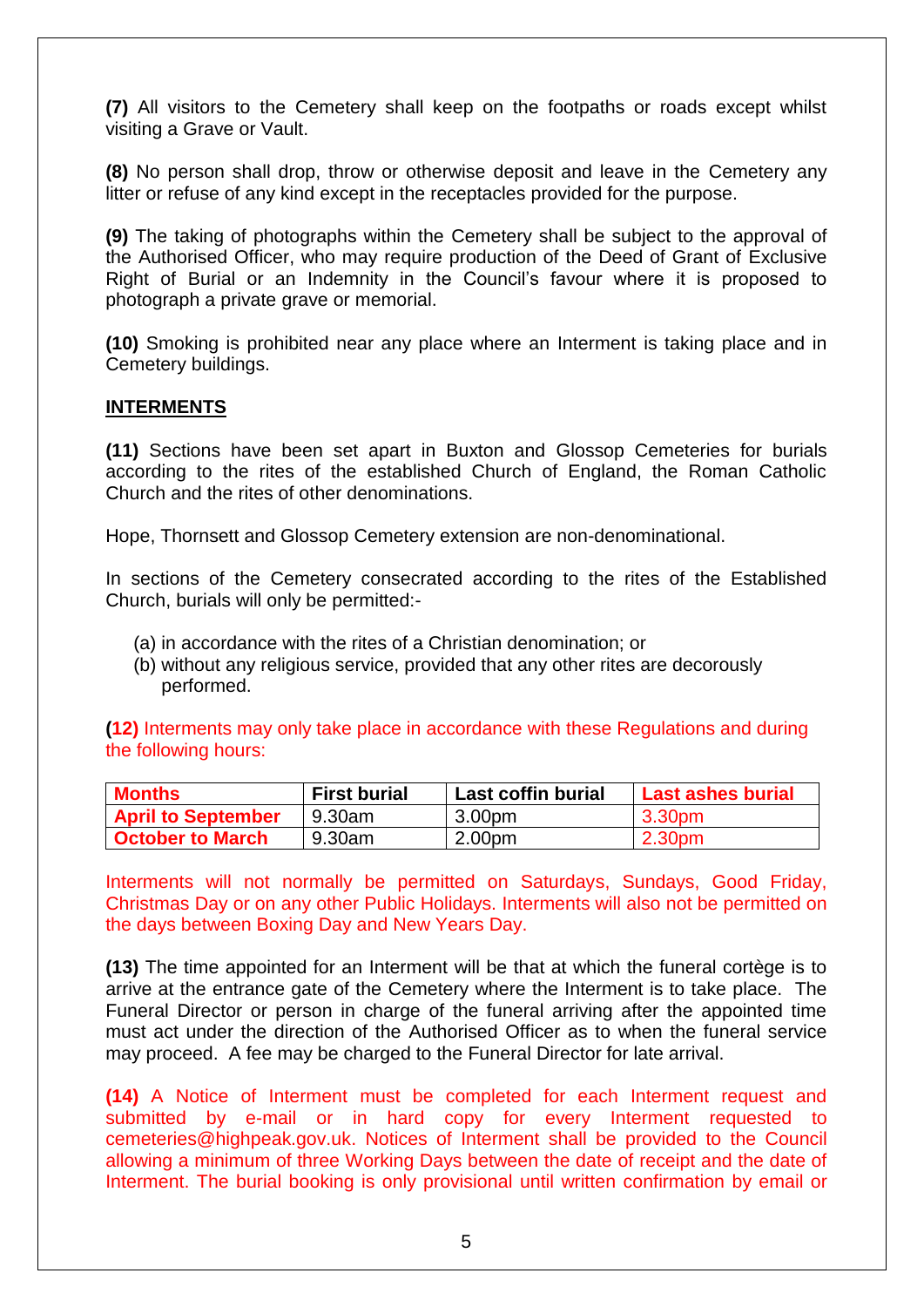hard copy is provided by the Authorised Officer. Telephone bookings for Interments are not accepted.

All such periods of notice exclude Saturday, Sunday, Good Friday, Christmas Day and Public Holidays and the days between Boxing Day and New Years Day.

**(15)** The Notice of Interment shall contain; full details of the deceased; the proposed date and time of Interment; the Grave to be used, accurate external size of coffin and the signature of the owner of the Exclusive Right of Burial and a copy of the Grave Deed. If the Grave Deed is not available the Council will require evidence of legal title such as Forms of Assignment, Grant of Probate, Grant of Letters of Administration, Form of Assent and Statutory Declarations, dependant on the circumstances of the deceased and applicant. Failure to do so may result in the postponement or cancellation of the Interment.

The Council will not accept responsibility for the consequences arising from the loss or delay of any such notice, order or other document sent by the post, nor for the accuracy of the details contained in the Notice of Interment.

**(16)** The foregoing Regulations 12 and 14 may be waived in cases of emergency, certified by acceptable medical authority, in the interest of public health.

**(17)** The person arranging the Interment shall be responsible for the attendance of the Minister of Religion to officiate at the burial service and for the payment of any fee to which the Minister is entitled.

**(18)** A certificate for disposal issued by the Registrar of Births and Deaths or a Coroners' order for burial must be delivered to the Cemeteries Service, High Peak Borough Council, PO Box 136, Buxton, SK17 1AQ for burials at Buxton, Hope, Glossop and Thornsett Cemeteries before the burial takes place.

Any person procuring the Interment without the production of such certificate or order will be required to make a written declaration on the prescribed form in accordance with Section 1(1) of the Births and Deaths Regulations Act 1926.

In the case of Interment of cremated remains, a certificate for burial purposes, issued by the Cremation Authority, will be required.

In the case of foetuses, the Medical practitioner's Confirmation of Delivery of a Non-Viable Foetus will be required.

**(19)** Every body brought into the Cemetery for Interment shall be contained in a suitable coffin, of perishable material, and shall be interred in that coffin.

In Woodland burial areas, only fully biodegradable coffins, shrouds or other appropriate containers may be used. Plastic and other non-perishable fittings shall not be used.

**(20)** All Graves or Vaults will be prepared by persons employed by the Council. If so required by the Authorised Officer to facilitate the burial, the Memorial or gravestone and any base, kerbstone and foundation must be removed from the Cemetery at the applicant's expense and delivered to the premises of the Monumental Mason.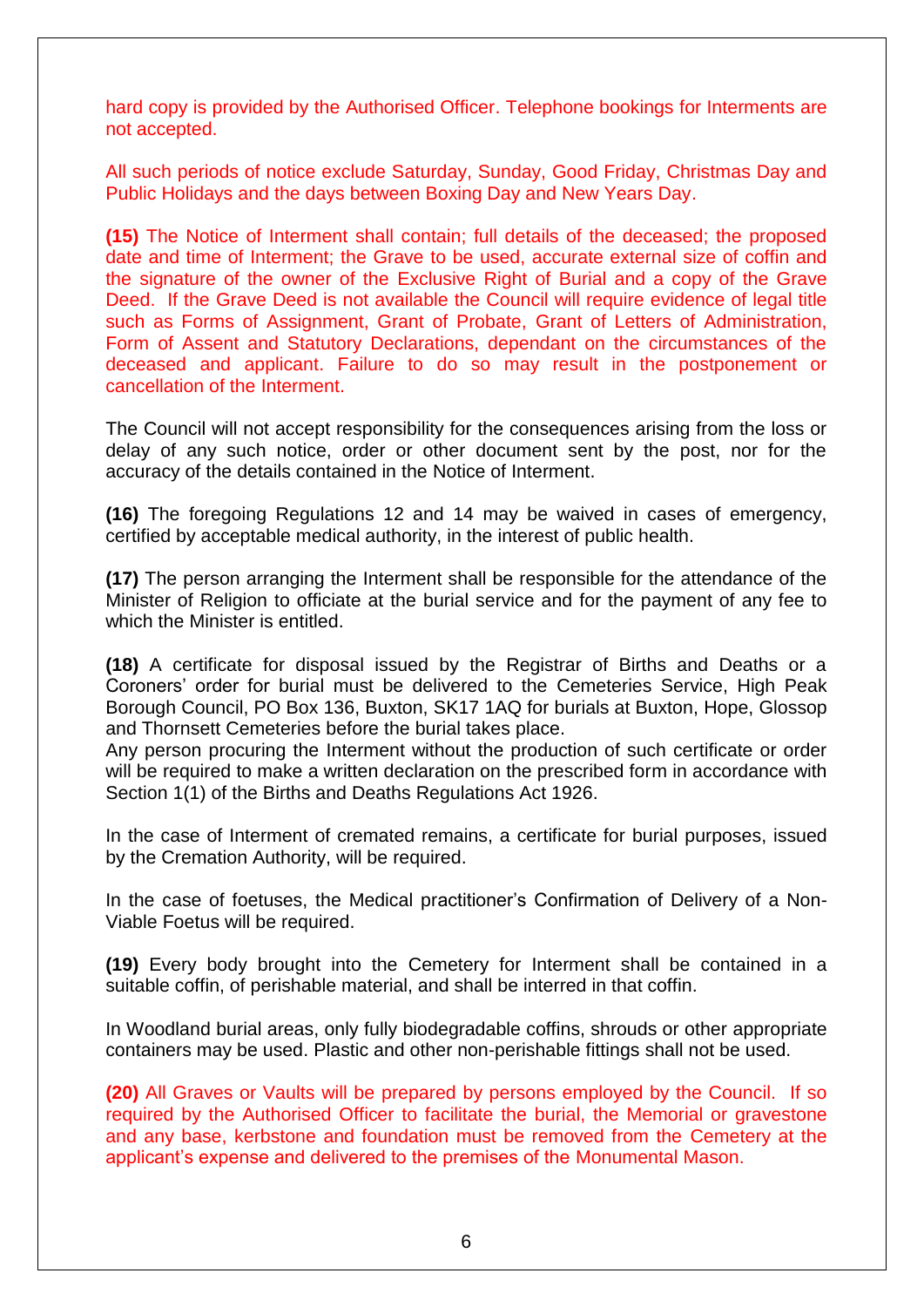**(21)** No burial shall be conducted in such a manner that any part of the coffin is less than 3' 0" below the level of the ground adjoining the Grave. Provided that the Council may, where they consider the soil to be of a suitable character, permit in writing a coffin to be placed not less than 2' 0" below the level of any ground adjoining the Grave.

**(22)** No coffin shall be placed in a Grave unless separated from any previous interment by means of a layer of earth not less than 6" thick.

**(23)** When any Grave is re-opened for the purpose of making another burial therein, no person shall disturb any human remains interred therein..

**(24)** Every Vault shall be properly constructed of suitable materials.

**(25)** Within 24 hours of any burial in a Vault, the Council shall ensure the coffin be :-

- (i) embedded in concrete and covered in a layer of concrete not less that 6" thick; or
- (ii) enclosed in a separate cell or compartment of brick, slate, stone flagging or precast concrete slabs of a 1:2:4: mix, in any case not less that 2" thick, in such a manner as to prevent, as far as may be practicable, the escape of any noxious gas from the interior of the cell or compartment.

**(26)** After Interment, no body or cremated remains may be removed from a Grave or Vault without the production of the ecclesiastical faculty and/or licence for exhumation required by law. The original documents shall be required for this purpose.

**(27)** Ceremonies of a special nature are subject to the approval of the Authorised Officer.

**(28)** The Authorised Officer may exclude from the Cemetery, on the occasion of a funeral, any person or persons not being mourners or officially connected with such funeral.

**(29)** In the case of the re-opening of a Private Grave or Vault, where written consent of the owner of the burial rights, the deed of grant of Exclusive Right of Burial or other reasonable evidence of ownership cannot be produced, the Council will require evidence of legal title such as Forms of Assignment, Grant of Probate, Grant of Letters of Administration, Form of Assent and Statutory Declarations, dependant on the circumstances of the deceased and applicant, The Notice of Interment form also incorporates an indemnifying statement to be signed in such instances.

#### **EXCLUSIVE RIGHT OF BURIAL**

**(30)** Grave Spaces are available for the purchase of Exclusive Right of Burial at all the Cemeteries and in accordance with these Regulations and the scale of fees and charges applicable to such purchase at that time. Each applicant must be issued with the appropriate explanatory leaflets by the Cemetery Superintendent and Funeral Director.

Graves will normally be allocated in strict rotation within each section. A Grave selected other than in rotation may be subject to an additional fee and will be subject to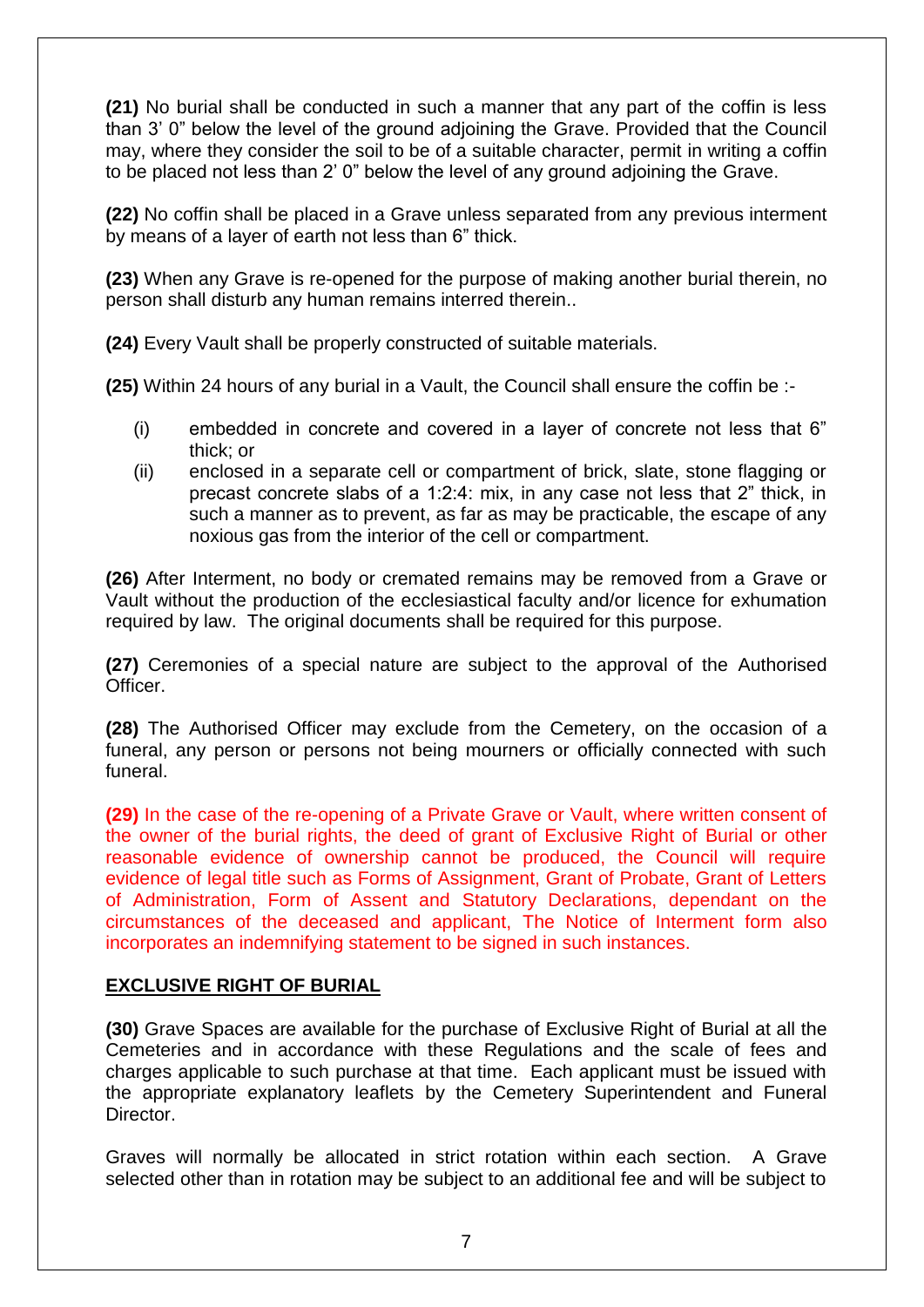the approval of the Authorised Officer. Plans showing the Grave Spaces available are kept at the Cemetery Service's office where they may be seen during normal office hours.

Families who desire a plot of ground as a family burial ground may purchase two or more continuous spaces if available.

The Council shall not be held responsible if, due to factors outside their control, the full number of Interments in a Grave cannot be achieved.

**(31)** All grants of Exclusive Right of Burial shall be made for a period of 50 years and thereafter, for any extension to this scheme, for a period not exceeding 30 years.

At the expiration of that period, the purchaser or his/her heir or successors, will have the option of renewing the Exclusive Right of Burial, subject to such restrictions and Regulations as may be in force at that time. Application should be made for renewal of the Exclusive Right of Burial within 12 months of the expiration of the previous grant.

Where the period of grant of Exclusive Right of Burial has elapsed and no notification of the intention to renew has been received from the person who held the Exclusive Right of Burial, the Council may grant a renewed right of burial to another person,. Before doing so it will, where possible, notify the previous owner or his personal representative giving the option of renewal. For the avoidance of doubt it is the responsibility of the owner of the Exclusive Right of Burial to inform the Council of any changes in their contact details.

**(32)** Any transfer of ownership of Exclusive Right of Burial will be subject to the production of satisfactory evidence of title and the approval of the Council. Such transfer must be registered in the records of the Cemetery and the Grave Deed must be produced for endorsement at the Cemeteries Office and the appropriate transfer fee paid. Where the Grave Deed cannot be produced the Council will require legal declarations of title.

#### **MEMORIALS**

**(33)** A Memorial may only be erected on a Grave Space within the Cemetery in accordance with these Regulations and upon payment of the appropriate permit fee. The right to erect a Memorial will be for the unexpired portion of the Grant of Exclusive Right of Burial only.

**(34)** Application for approval to place a new Memorial in the Cemetery, alter or add to any Inscription, or replace, add to or remove from the Cemetery any Memorial shall be submitted to the Authorised Officer on the appropriate Memorial application form which can be obtained from the Council.

Such notice must be submitted at least 2 weeks in advance of the proposed date of erection and shall include:

(i) In the case of a new Memorial, a drawing of the Memorial and details of its specifications, including the nature and colour of the material to be used, and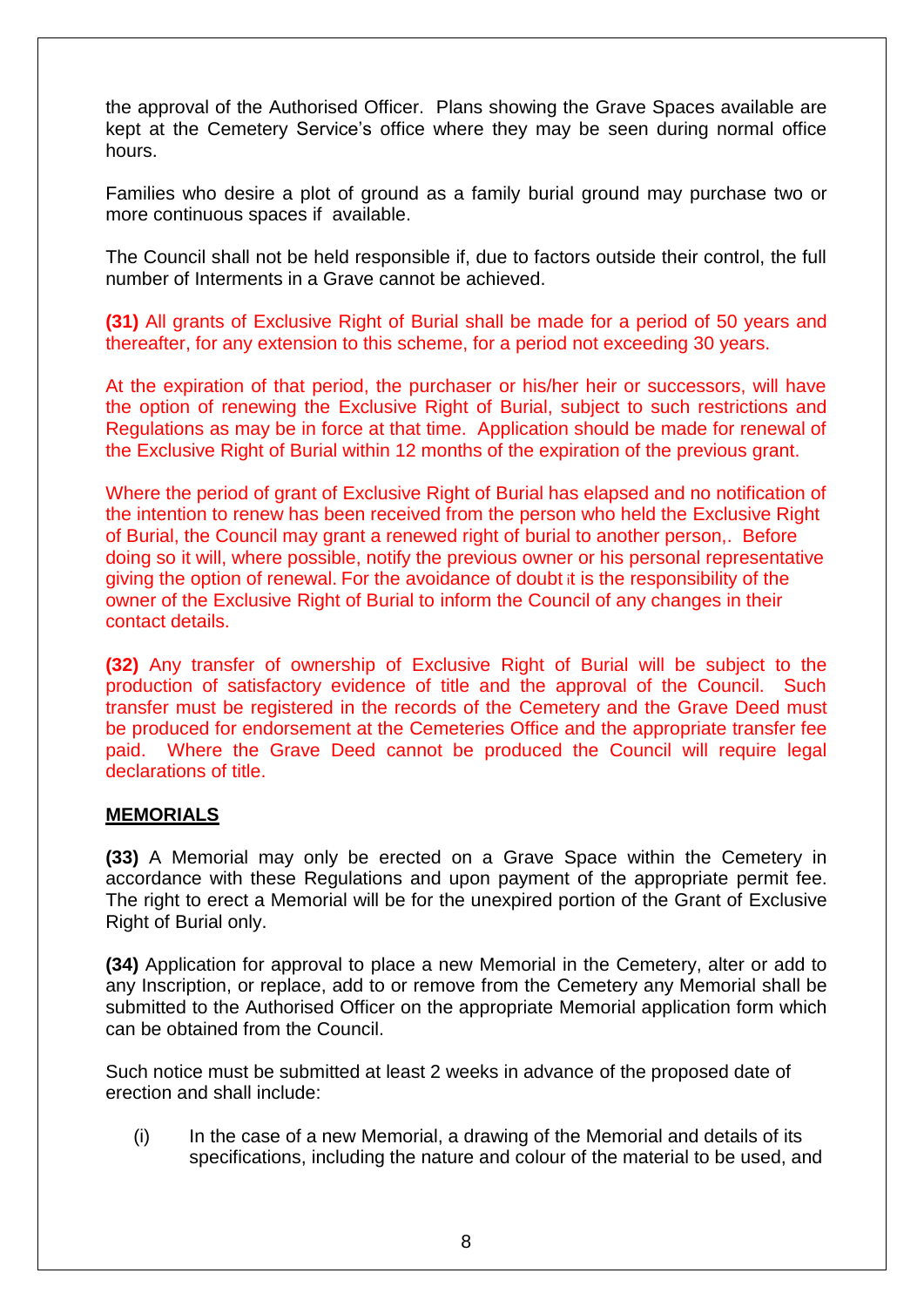showing all dimensions, including those of any foundation slab, and all dowels and fixing methods / materials.

- (ii) Any text to be cut upon the Memorial or any text to be altered or added to any existing Memorial.
- (iii) The name, address and telephone number of the person placing the order for the monumental work to be undertaken, who should be the owner of the Exclusive Right of Burial. If such owner is deceased the applicant shall state their relationship to the deceased owner. If the owner is alive the applicant shall state why the owner is not making the application.
- (iv) The Grave number and name of the deceased.
- (v) The Grave Deed number (or a copy of the deed). If the Grave Deed is lost or not available, the Council will require legal declarations of title from the purchaser.
- (vi) The name, address and telephone number of the Monumental Mason.

**(35)** The approval of the Council for any such application is required before any work is undertaken. Any approval is issued on the understanding that the work undertaken will fully comply with the details of the Memorial application form and the requirements of these Regulations and all relevant and current legislation (including National Association of Monumental Masons Code of Working Practice -NAMM CoWP). Any work that does not so comply will not be permitted to remain in the Cemetery. No permit is required for cleaning only; up righting and levelling and repair of existing lettering The Council reserves the right to refuse any Memorial work it considers to be unsuitable.

**(36)** No Memorials incorporating kerbs will be permitted in any of the Cemeteries. Permission may however be granted to repair an existing authorised monument incorporating kerbs at the Authorised Officer's discretion. Repair includes the replacement of chippings.

**(37)** Professionally fitted kerbs removed in order to facilitate the opening of a Grave for burial may be replaced by a Monumental Mason at the Authorised Officer's discretion; however it is recommended the kerbs are removed completely and the Grave lawned to ease future maintenance and reduce the trip hazard. Any other items on the Grave surface at the time of the opening of the Grave will be removed and may not be replaced, as the Grave must subsequently be lawned.

**(38)** All Memorials shall comply with the NAMM CoWP and with the following, as appropriate:-

- (i) A 'headstone' may consist of a single upright gravestone or a headstone with base (i.e. a lawn Memorial constructed using appropriate steel dowels and mortar). Such base may incorporate one or two flower containers and include up to two vases, tablets or figures so long as they shall comply with the following Regulations.
- (ii) Any vase, tablet or figure fixed to the base of a lawn Memorial shall not be more than 12" high and shall not overhang the perimeter of the base.
- (iii) A vase or tablet may be placed on the Grave directly adjacent to the Memorial only if no room for a Additional Inscription exists, and may not project further than 12" onto the Grave surface and may not be wider than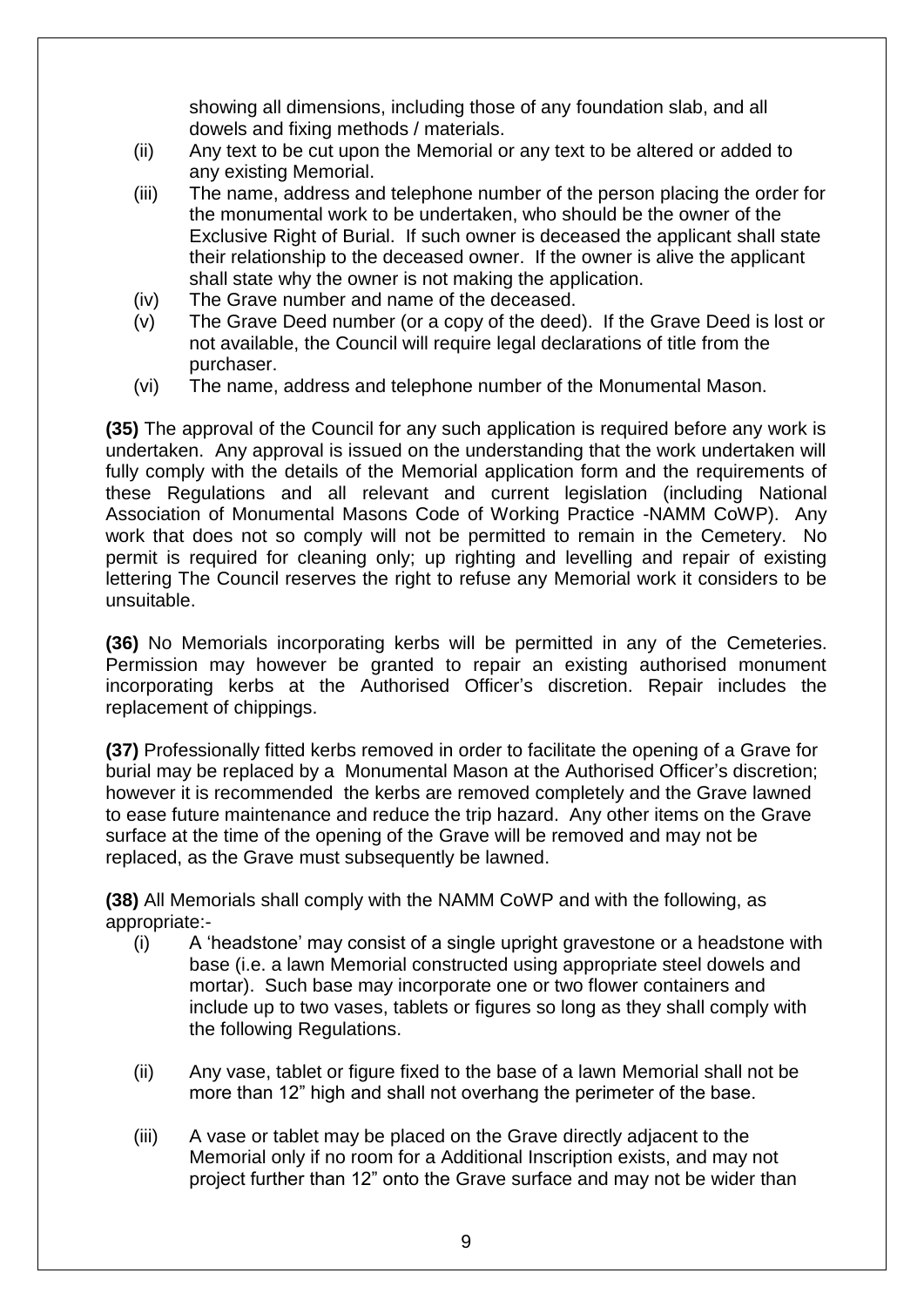the base of the Memorial. If space permits, any vase should ideally be placed at the side of the headstone.

(iv) Alternatively, a Memorial may consist of a natural stone vase, not more than 12"  $\times$  9"  $\times$  9", fixed to a plinth not more than 12"  $\times$  12"  $\times$  2", of the same material, fixed on a concrete foundation of the same dimensions as the base.

**(39)** Memorials must be within the following sizes. The overall height from ground level of the Memorial (including any foundation slab) must not exceed 3' 2", with ashes Memorials at Buxton and all Memorials in infant sections being a maximum of 2' 4" in height.

| <b>Burial Plots</b>                          |                |                 | <b>Ashes and Infant Plots</b> |                                     |                               |
|----------------------------------------------|----------------|-----------------|-------------------------------|-------------------------------------|-------------------------------|
| <b>Plate</b>                                 | <b>Maximum</b> |                 | <b>Minimum</b>                | <b>Plate</b>                        | <b>Maximum</b>                |
| Height                                       |                | 2'9" (840mm)    |                               | Height                              | $2'0''$ (610mm)               |
| Width                                        |                | 2'6" (760mm)    |                               | Width                               | 1'6" (460mm)                  |
| <b>Thickness</b>                             | 4"             | (100mm)         | 3"                            | <b>Thickness</b>                    | 3"<br>(75mm)                  |
| <b>Base</b>                                  |                | <b>Maximum</b>  |                               | <b>Base</b>                         | <b>Maximum</b>                |
| Width                                        |                | 3'0" (910mm)    |                               | Width                               | $2'6''$ (760mm)               |
| Depth                                        |                | $1'3''$ (380mm) |                               | Depth                               | 10" (250mm)                   |
| <b>Thickness</b>                             | 5"             | (130mm)         | 3"                            | <b>Thickness</b>                    | 4"<br>(100mm)                 |
| <b>Maximum</b><br><b>Flat tablet or desk</b> |                |                 | **The<br>overall              | height<br>(inc.                     |                               |
| Length                                       |                | 2'0''           |                               | foundation slabs                    | etc.) of any                  |
| <b>Width</b>                                 |                | 2' 0''          |                               |                                     | Memorial measured from ground |
| Height (rear)                                |                | 1'0''           |                               | level must not exceed 3' 2" for     |                               |
| Height (front)                               |                | 3"              |                               | burial plots or 2' 4" for ashes and |                               |
|                                              |                |                 |                               | children's plots.                   |                               |

### **Buxton Cemetery**

# **Glossop, Hope and Thornsett Cemeteries**

| <b>Burial and Ashes Plots</b> |                    |                 | <b>Infant Plots (not Hope)</b> |                  |                                      |
|-------------------------------|--------------------|-----------------|--------------------------------|------------------|--------------------------------------|
| <b>Plate</b>                  | <b>Maximum</b>     |                 | <b>Minim</b>                   | <b>Plate</b>     | <b>Maximum</b>                       |
|                               |                    |                 | um                             |                  |                                      |
| Height                        |                    | 2'9" (840mm)    | $\blacksquare$                 | Height           | $2'0''$ (610mm)                      |
| Width                         |                    | 2'6" (760mm)    |                                | Width            | 1'6" (460mm)                         |
| <b>Thickness</b>              | $4^{\prime\prime}$ | (100mm)         | 3"                             | <b>Thickness</b> | 3"<br>(75mm)                         |
| <b>Base</b>                   | <b>Maximum</b>     |                 |                                | <b>Base</b>      | <b>Maximum</b>                       |
| Width                         | 3'0" (910mm)       |                 |                                | Width            | 2'6" (760mm)                         |
| Depth                         |                    | $1'3''$ (380mm) |                                | Depth            | 10" (250mm)                          |
| <b>Thickness</b>              | 5"                 | (130mm)         | 3"                             | <b>Thickness</b> | 4"<br>(100mm)                        |
| Flat tablet                   | or                 | <b>Maximum</b>  |                                | **The<br>overall | height<br>(inc.                      |
| desk                          |                    |                 |                                | foundation slabs | etc.) of<br>any                      |
| Length                        |                    | 2' 0''          |                                |                  | Memorial measured from ground        |
| Width                         |                    | 2' 0''          |                                |                  | level must not exceed 3' 2" for      |
| Height (rear)                 |                    | 1'0''           |                                |                  | burial plots or 2' 4" for children's |
| Height (front)                |                    | 3"              |                                | plots.           |                                      |

(40) **All new Memorials must be erected in accordance with the NAMM CoWP.**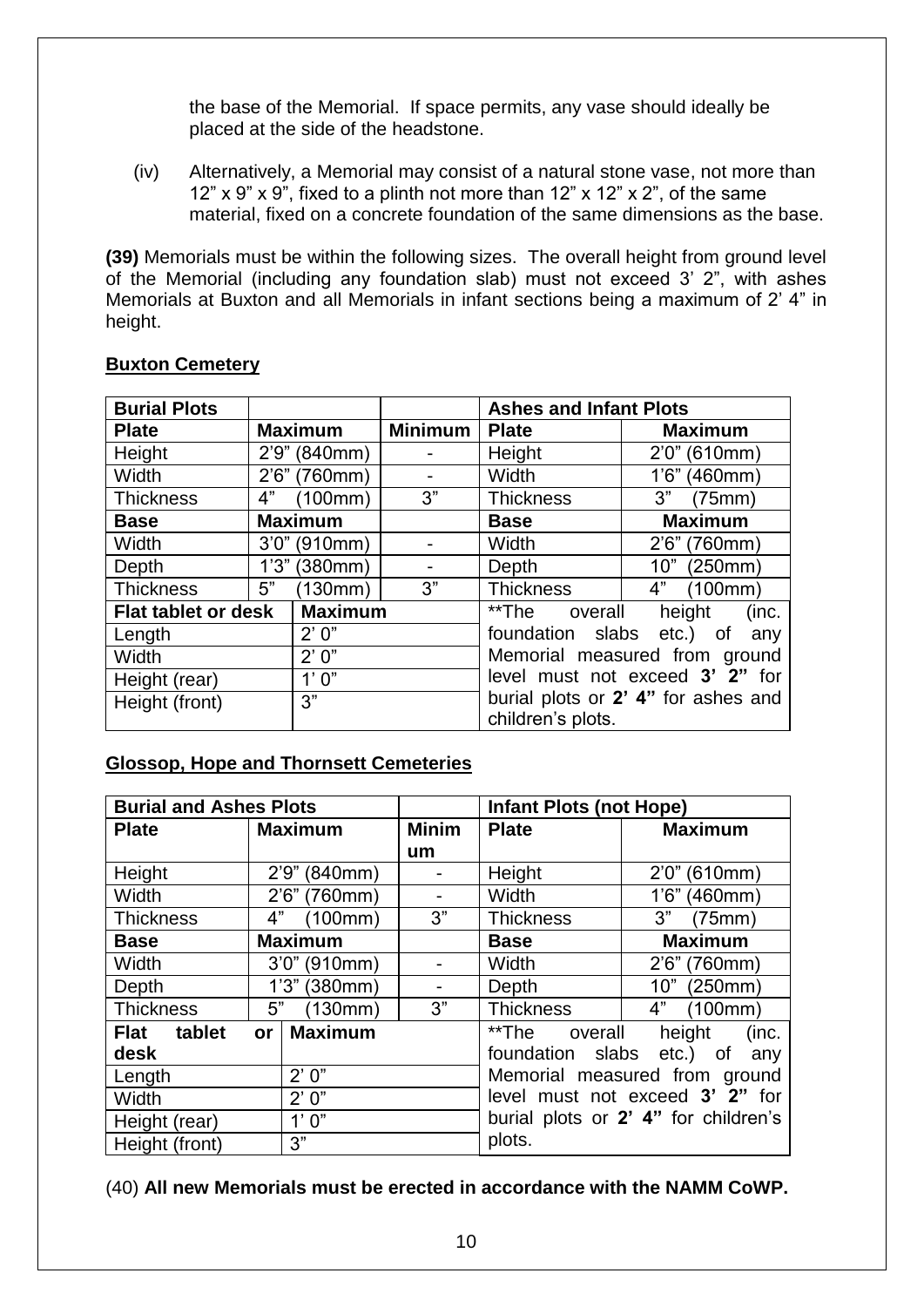

**(41)** Uprights shall be constructed from a single piece of stone, although they may be inlaid with natural stone, lead or bronze as part of the design or Inscription. Such inlay shall not reduce the thickness of the main body of the headstone to less that 2". The inlaid material must not be raised above the surface of the headstone proper by more than  $\frac{1}{2}$  " and must be contained within the overall dimensions of the headstone.

**(42)** Any Memorial of artificial / re-constituted (except figures), Bath or soft Caen stone will not be permitted and Memorials of pottery, glass, plastic, fibreglass or any other unsuitable material are forbidden and will be removed without notice.

**(43)** Photographic plaques not exceeding dimensions of 6" x 4" may be affixed to Memorials.

**(44)** The section, Grave number and Monumental Masons name must be incised on the base of the Memorial.

**(45)** Only the surname of the deceased shall be permitted on the rear face of the Memorial in lettering no larger than that on the front of the Memorial. No 'nicknames' or first names will be permitted.

**(46)** No hewing or dressing of stone other than cutting of an Inscription will be permitted in the Cemetery.

**(47)** All materials and equipment shall be conveyed in the Cemetery in such a manner as to prevent damage to walks, paths, roads or turfed areas and all waste materials shall be removed from the Cemetery in a like manner. Failure to do so may result in the Council providing an initial written warning or being barred from operating in our sites in future to anybody (Funeral Director, Monumental Mason, his servants or agents etc) who has caused damage unless full repairs are made.

Where such a facility exists, soil and turf only may be deposited by the topsoil store in the Cemetery, otherwise it must be removed from the Cemetery. Mats, boards or canvas shall be used, as directed by the Council, to achieve this end.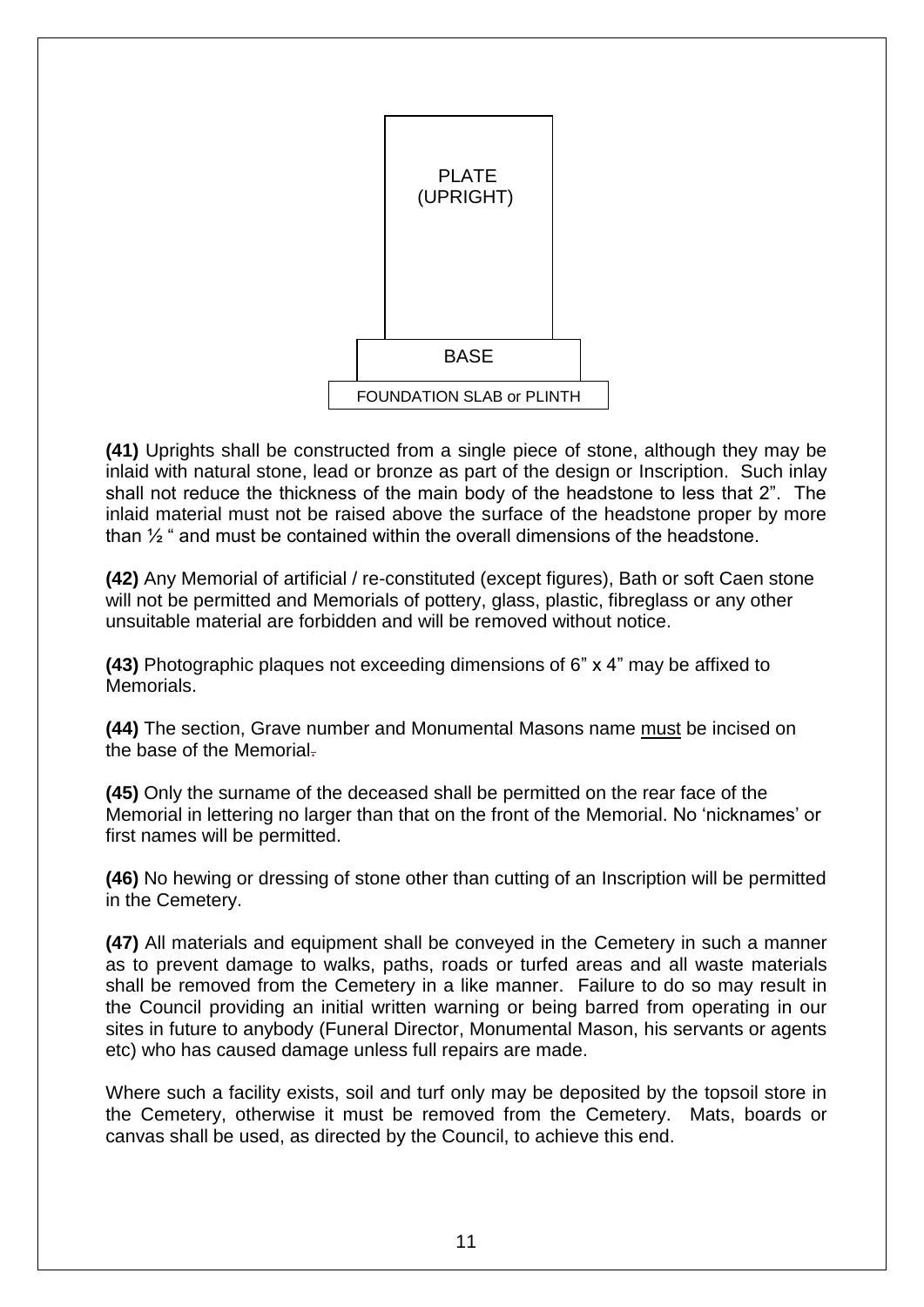**(48)** All workmen employed, on behalf of the owner of the Exclusive Right of Burial, to erect any Memorial or to perform work on an existing Vault or Memorial shall carry out their work strictly under the direction of the Authorised Officer and shall:-

- (i) Annually provide evidence of their public liability insurance.
- (ii) At the cost of the owner of the Exclusive Right of Burial, fill up and level the ground, remove all waste and unwanted material from the Cemetery and make good any damage or injury whatsoever occasioned in the process of the work.
- (iii) Perform the work during the normal opening hours of the Cemetery office, i.e. Monday to Friday 9.00am to 4:30pm.
- (iv) Provide their own tools and equipment and complete the work with due diligence.

**(49)** The Authorised Officer is to be informed of the removal of any Memorial from the Cemetery at least two weeks prior to the removal.

**(50)** The removal and re-erection of a Memorial to facilitate the re-opening of a Private Grave or Vault or to level such Grave or Vault shall be at the discretion of the Authorised Officer and the sole expense of the owner of the Exclusive Right of Burial.

**(51)** Any person removing a Memorial to permit a further Interment shall remove the same from the Cemetery. The Council will accept no responsibility for damage caused to the Memorial by the removal or whilst the Memorial is not fixed on the Grave.

**(52)** Any Memorial removed from an earth Grave to facilitate an Interment shall not be replaced earlier than six months after the Interment. The Council will not be held responsible for any subsidence or instability of any Memorial replaced before six months has elapsed from the date of the Interment.

**(53)** The Council accepts no responsibility for the condition of any Memorial, Grave, headstone or monument within the Cemetery or for making good any damage caused to monuments, Gravestones or Graves through ordinary wear and tear, severe weather conditions or other circumstances over which it has no control.

**(54)** Any Memorial erected in the Cemetery remains at the sole risk of, and must be kept in a good state of repair by, the owner of the Exclusive Right of Burial. The Council will undertake memorial safety testing upon all Memorials at five yearly intervals and will attempt to notify grave owners if known, of safety concerns when identified. Where safety repairs are (in the opinion of the Council) required a notice will be placed on the Memorial and, where possible, sent to the Grave owner or other responsible person. This notice shall specify the safety concern and the Grave owner or other responsible person must contact the Council and arrange to complete repair works within six months of the date of the notice.

If a Memorial is deemed unsafe and the owner of the memorial fails to undertake works to make the Memorial safe, the Memorial will be made safe, possibly by laying flat, inscription side up by the Council. The ultimate liability for Memorial safety remains with the family of the deceased, who own the Memorial, not the Council. As a result, the Council reserves the right to alter, repair or remove any Memorial not kept in a safe or satisfactory state of repair. The Council recommends that Grave owners, at least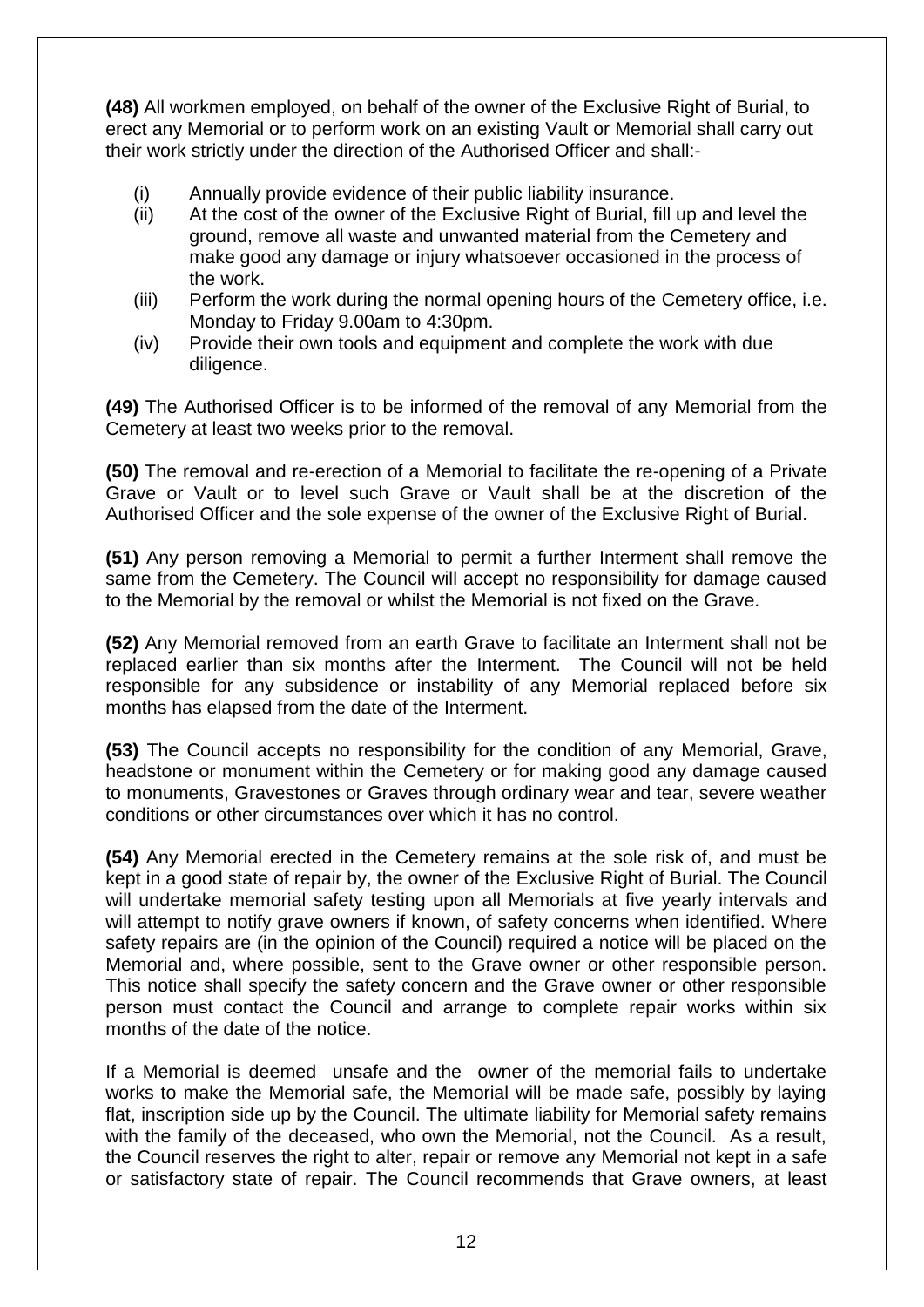every five years, request a professional monumental stonemason to inspect their Memorial(s) for structural defects and subsidence, and repair or re-fix where necessary, and to inform the Council of any change of address.

**(55)** The Council reserves the right to exclude or remove from the Cemetery any Memorial item not executed in a workmanlike manner or from sound materials, or which would in its opinion disfigure the Cemetery, offend public decency or be likely to cause injury for whatever reason.

# **MAINTENANCE AND UPKEEP**

**(56)** The surface of every Grave or Vault shall be lawned and at ground level, all lawned areas will be maintained by the Council. An approved Memorial permitted in accordance with these Regulations may be placed at the head of the Grave only. No other items or materials may be placed on the Grave surface and may be removed by the Council without notice. The cost of removal and disposal may be charged to those responsible or the Grave owner.

**(57)** Historically installed kerbed Graves may remain, if safe and for the period of the Exclusive Rights of Burial. Thereafter the Council reserves the right to convert these to lawned Graves leaving only the Memorial and spring flowering bulbs if planted in a six inch strip at the head of the Grave.

**(58)** The Council reserves the right to remove from any Vault or Grave flowers and wreaths which in its opinion have become unsightly, and any unauthorised Memorial items, plants, shrubs or trees which have been placed on Graves and to dispose of the same in such a manner as it may deem fit, especially, but not exclusively, when a burial is to take place in the vicinity. The cost of removal and disposal may be charged to those responsible or the Grave owner.

**(59)** Admission of vehicles is subject to the following conditions:-

- (i) Access is available between 8am to dusk on all days including Saturdays, Sundays, Good Friday, Christmas Day and Public Holidays:-
- (ii) Access is subject to absolute right of way being given to any funeral cortège in the Cemetery.
- (iii) No vehicle is to be left in a position so as to cause any obstruction to other traffic.
- (iv) A speed of 5 mph is not to be exceeded. Vehicles must not be driven on paths not intended for vehicular use or where signage indicates prohibition.
- (v) No liability is accepted by the Council for loss of or damage to a vehicle or its contents, or injury to its driver or passengers howsoever arising.
- (vi) All reasonable requirements of the Authorised Officer shall be complied with.
- (vii) Permission for admission of vehicles may be withdrawn at any time.

# **FEES AND CHARGES**

**(60)** The fees and charges prescribed for the use of the Cemetery shall be those specified from time to time in the scale of fees and charges by the Council.

**(61)** Fees and charges are payable in advance to the Council, except in the case of Funeral Directors and Monumental Masons dealing continuously with the Council who